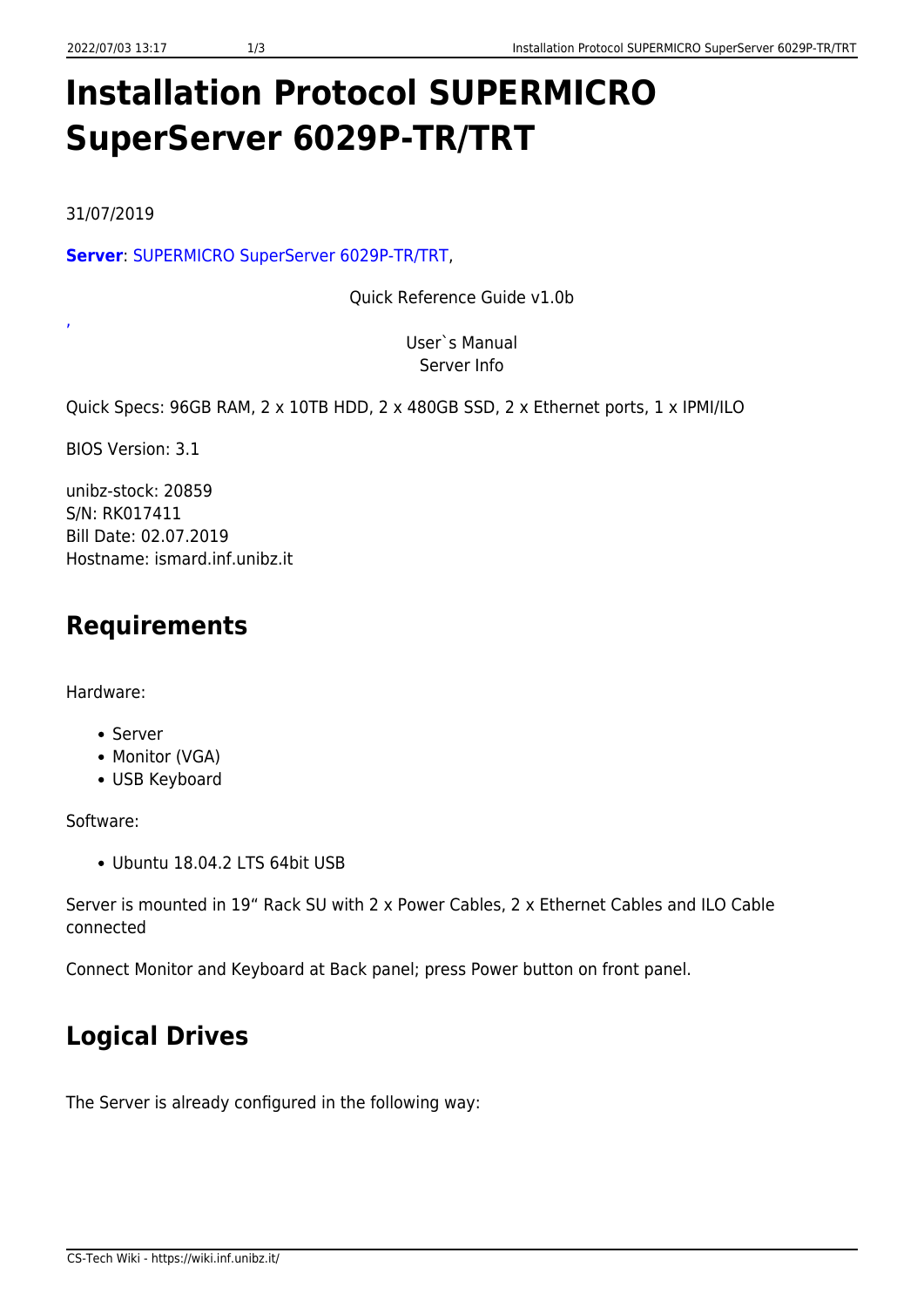Last update:<br>2021/04/26 <sup>public:installation\_protocol\_supermicro\_superserver\_6029p-tr-trt https://wiki.inf.unibz.it/doku.php?id=public:installation\_protocol\_supermicro\_superserver\_6029p-tr-trt</sup> 12:33

# **Install Ubuntu Server 18.04.2 LTS 64 bit**

Reboot with USB-Stick connected!

When Installation is running follow the guide:

Set IP, NM, GW, DNS1, DNS2

Server Name: ismard Domain: inf.unibz.it IP: 10.2.120.125 User: CS-Tech Team login: csadmin password: \*\*\*\*\*\*\* repeat: \*\*\*\*\*\*\* No encrypted home Yes timezone Partition: /dev/mapper/ismard--vg-root 438G 2.0G 414G 1% / ... /dev/mapper/vg01-lvol1 9.1T 80M 8.6T 1% /bigdata

x Install OpenSSH server

REBOOT

### **IPMI/ILO Setup**

- 1. Connect IPMI/ILO port to switch
- 2. Enter in BIOS when booting, by pressing ESC or DELETE key
- 3. Setup static IP, NW and GW

Infos:

IP: 10.10.20.125 NM: 255.255.252.0 GW: 10.10.23.254

login: ADMIN password: \*

#### **Software**